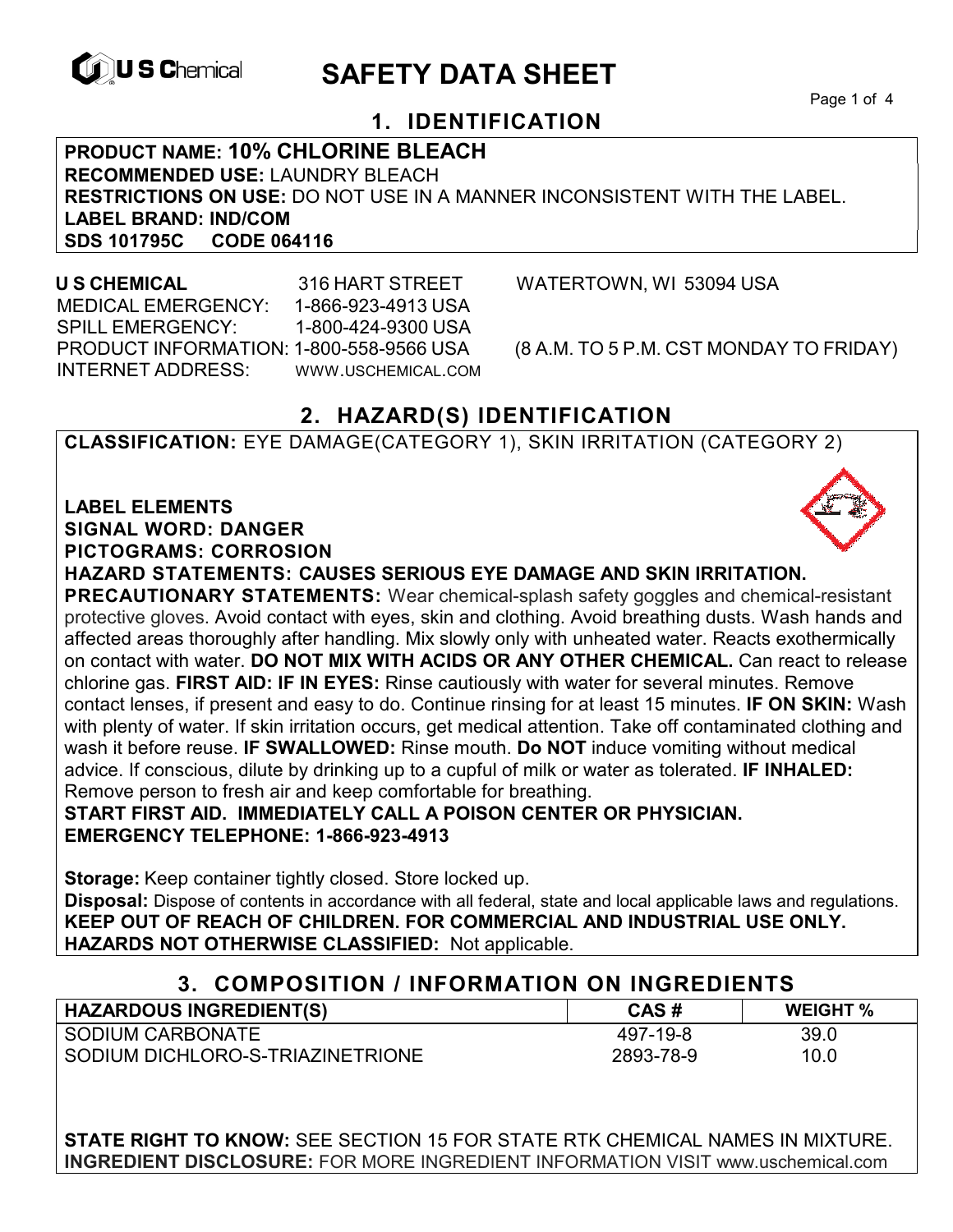#### **4. FIRST-AID MEASURES** Page 2 of 4

**IF IN EYES:** RINSE CAUTIOUSLY WITH WATER FOR SEVERAL MINUTES. REMOVE CONTACT LENSES, IF PRESENT AND EASY TO DO. CONTINUE RINSING FOR AT LEAST 15 MINUTES. **IF ON SKIN:** WASH WITH PLENTY OF WATER. IF SKIN IRRITATION OCCURS, GET MEDICAL ATTENTION. TAKE OFF CONTAMINATED CLOTHING AND WASH IT BEFORE REUSE. **IF SWALLOWED:** RINSE MOUTH. **Do NOT** INDUCE VOMITING WITHOUT MEDICAL ADVICE. IF CONSCIOUS, DILUTE BY DRINKING UP TO A CUPFUL OF MILK OR WATER AS TOLERATED. **IF INHALED:** REMOVE PERSON TO FRESH AIR AND KEEP COMFORTABLE FOR BREATHING. **START FIRST AID. IMMEDIATELY CALL A POISON CENTER OR PHYSICIAN. EMERGENCY TELEPHONE: 1-866-923-4913**

**MOST IMPORTANT SYMPTOMS / EFFECTS:** CAUSES SERIOUS EYE DAMAGE AND SKIN IRRITATION. MAY CAUSE BLINDNESS WITHOUT IMMEDIATE FIRST AID. HARMFUL IF SWALLOWED.

**MEDICAL CONDITIONS AGGRAVATED:** NONE KNOWN. **NOTE TO PHYSICIAN:** CALL 1-866-923-4913 FOR EXPOSURE MANAGEMENT ASSISTANCE.

## **5. FIRE-FIGHTING MEASURES**

**CHEMICAL HAZARDS:** EYE CORROSIVE AND SKIN IRRITANT. NON-FLAMMABLE. **COMBUSTION PRODUCT HAZARDS:** OXIDES OF CARBON AND OTHER FUMES. **METHODS:** SELECT EXTINGUISHER AND METHODS BASED ON FIRE SIZE AND TYPE. **EQUIPMENT:** WEAR SCBA AND FULL PROTECTIVE GEAR AS CONDITIONS WARRANT. **NFPA RATING:** HEALTH-3/FLAMMABILITY-0/ INSTABILITY-0/SPECIAL HAZARD-N.AP. **SUITABLE EXTINGUISHERS:** WATER, DRY CHEMICAL, CO2 OR FOAM SUITABLE FOR FIRE. **UNSUITABLE EXTINGUISHERS:** NO RESTRICTIONS BASED ON CHEMICAL HAZARDS.

# **6. ACCIDENTAL RELEASE MEASURES**

**PERSONAL PRECAUTIONS:** EVACUATE UNPROTECTED PERSONNEL FROM AREA. WEAR PERSONAL PROTECTION. SEE SECTION 8. RUBBER BOOTS RECOMMENDED. VENTILATE AREA IF NEEDED. BE CAREFUL NOT TO SLIP. WASH THOROUGHLY AFTER CLEAN-UP. **ENVIRONMENTAL PRECAUTIONS:** PREVENT SPILL FROM ENTERING DRAIN, STORM SEWER OR SURFACE WATERWAY. PREVENT WATER AND SOIL CONTAMINATION. **CLEAN-UP METHODS:** CAREFULLY SWEEP UP AND SHOVEL INTO DRY LABELED CONTAINERS WITHOUT RAISING DUST. MOVE CONTAINERS OUT OF SPILL AREA. AFTER SPILL COLLECTION, FLUSH AREA WITH WATER AND FOLLOW WITH NORMAL CLEAN-UP PROCEDURES.

# **7. HANDLING AND STORAGE**

**HANDLING:** FOLLOW ALL LABEL DIRECTIONS. INSTRUCT PERSONNEL ABOUT PROPER USE, HAZARDS, PRECAUTIONS, AND FIRST AID MEASURES. AVOID INHALATION, INGESTION, AND CONTACT WITH SKIN, EYES AND CLOTHING. DO NOT TASTE OR SWALLOW. REMOVE AND WASH CONTAMINATED CLOTHING AND FOOTWEAR BEFORE REUSE. PRODUCT RESIDUE MAY REMAIN IN EMPTY CONTAINERS. HANDLE CAREFULLY TO AVOID DAMAGING CONTAINER.

**STORAGE:** KEEP CONTAINER TIGHTLY CLOSED. STORE LOCKED UP. STORE AT AMBIENT TEMPERATURES IN A DRY AREA OUT OF DIRECT SUNLIGHT. ROTATE STOCK REGULARLY. KEEP AWAY FROM FOOD AND DRINK. KEEP OUT OF REACH OF CHILDREN.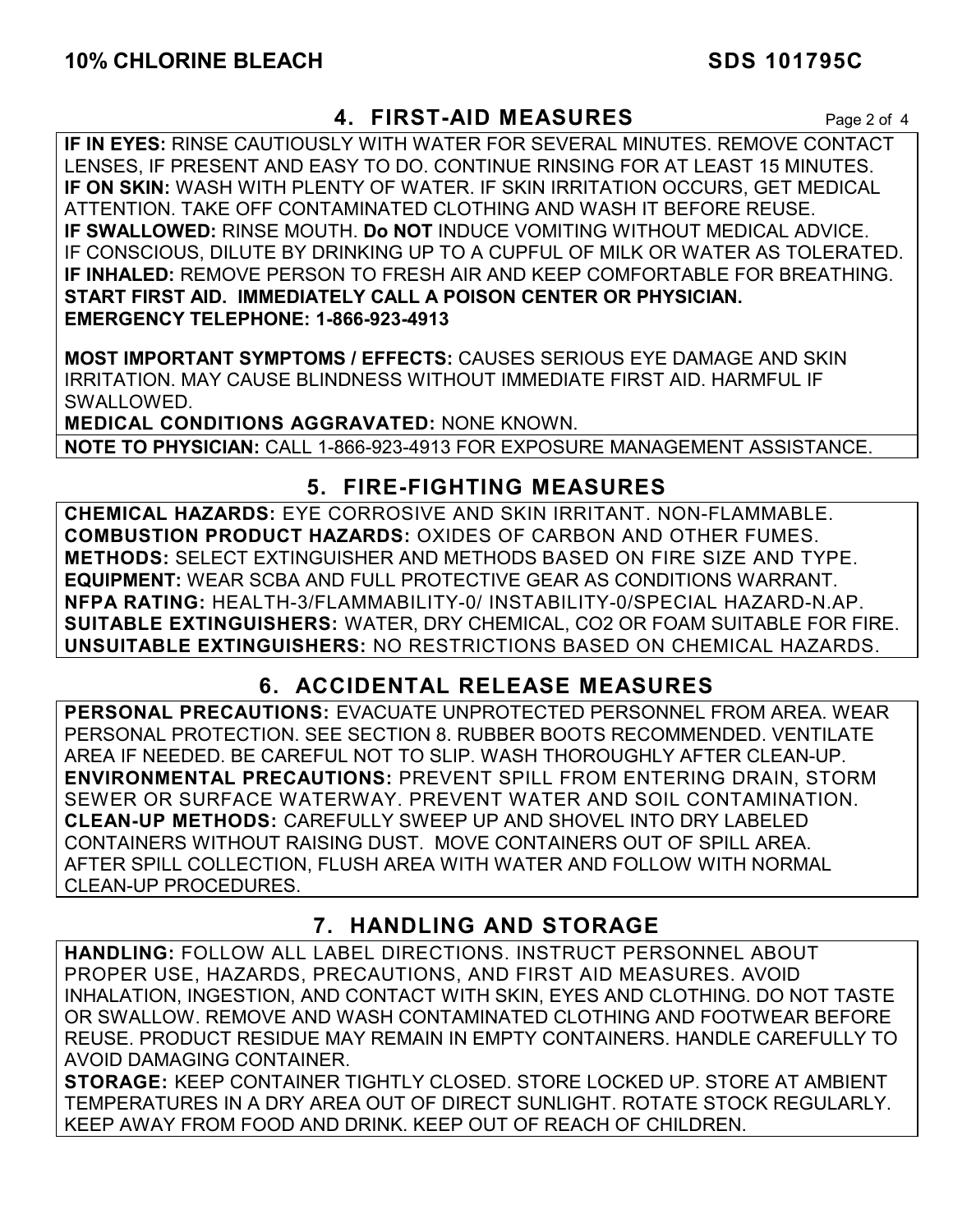#### **10% CHLORINE BLEACH SDS 101795C**

**8. EXPOSURE CONTROLS / PERSONAL PROTECTION** Page 3 of 4

**EXPOSURE LIMITS:** SODIUM CARBONATE = NONE SODIUM DICHLORO-S-TRIAZINETRIONE = 0.5 PPM TWA AS CHLORINE, 1 PPM STEL AS CHLORINE(ACGIH), 1 PPM CEILING LIMIT (OSHA)

**ENGINEERING CONTROLS:** GENERAL ROOM VENTILATION IS TYPICALLY ADEQUATE.

#### **PERSONAL PROTECTION**

**EYES:** CHEMICAL-SPLASH SAFETY GOGGLES.

**HANDS:** CHEMICAL-RESISTANT PROTECTIVE GLOVES (NITRILE, NEOPRENE OR RUBBER). **RESPIRATORY:** DUST MASK IF HANDLING CREATES AIR-BORNE DUST.

**FEET:** RUBBER BOOTS RECOMMENDED DURING SPILL CLEAN-UP.

**BODY:** PROTECTIVE EQUIPMENT NOT REQUIRED.

**HYGIENE MEASURES:** HANDLE IN ACCORDANCE WITH GOOD INDUSTRIAL HYGIENE AND SAFETY PRACTICE. TAKE OFF CONTAMINATED CLOTHING AND WASH IT BEFORE REUSE. WASH HANDS AND AFFECTED AREAS THOROUGHLY AFTER HANDLING. PROVIDE SUITABLE FACILITIES FOR QUICK DRENCHING OR FLUSHING OF THE EYES IN CASE OF CONTACT OR SPLASH HAZARD.

#### **9. PHYSICAL AND CHEMICAL PROPERTIES**

**APPEARANCE:** WHITE POWDER **ODOR:** SLIGHT CHLORINE **pH CONCENTRATE:** N.AP. **pH READY-TO-USE:** N.AP. **pH @ USE DILUTION:** 10.2 **PHYSICAL STATE:** GRANULAR POWDER **RELATIVE DENSITY (WATER):** N.AV. **SOLUBILITY (WATER):** MODERATE **VAPOR PRESSURE:** N.AV. **VAPOR DENSITY:** N. AV. **VISCOSITY:** N.AP.

**AUTO-IGNITION TEMPERATURE:** N.AV. **DECOMPOSITION TEMPERATURE:** N.AV. **EXPLOSIVE LIMITS (LEL/UEL):** NONE **EVAPORATION RATE:** N.AV. **FLAMMABILITY (SOLID, GAS):** N.AP. **FLASH POINT:** NONE **INITIAL BOILING POINT/RANGE:** N.AV. **MELTING POINT/FREEZING POINT:** N.AV. **ODOR THRESHOLD:** N.AV. **PARTITION COEFF. (N-OCTANOL/WATER):** N.AV **OTHER:** N.AV.

#### **10. STABILITY AND REACTIVITY**

**REACTIVITY:** MIXING WITH INCOMPATIBLES CAN RELEASE HEAT + HAZARDOUS GASES. **CHEMICAL STABILITY:** STABLE.

**POSSIBILITY OF HAZARDOUS REACTIONS:** SEE REACTIVITY. WILL NOT POLYMERIZE. **CONDITIONS TO AVOID: TEMPERATURES ABOVE 120°F (49°C) AND HIGH HUMIDITY. MATERIALS TO AVOID:** ACIDS, AMMONIA, METALS AND OTHER CHEMICALS. MIX ONLY WITH WATER.

**HAZARDOUS DECOMPOSITION PRODUCTS:** NONE UNDER NORMAL CONDITIONS.

#### **11. TOXICOLOGICAL INFORMATION**

**ROUTES OF EXPOSURE:** EYES, SKIN, INGESTION, INHALATION. **INFORMATION ON ROUTES OF EXPOSURE:** NO LC50/LD50 TEST DATA ON MIXTURE. **ACUTE EFFECTS /SYMPTOMS**

 **EYES:** CAUSES SERIOUS EYE DAMAGE. MAY CAUSE PAIN, REDNESS AND WATERING. **SKIN:** CAUSES SKIN IRRITATION. MAY CAUSE DELAYED PAIN, DRYING AND REDNESS. **INGESTION:** CAUSES IRRITATION OR BURNS TO MOUTH, THROAT AND STOMACH. **INHALATION:** CAUSES IRRITATION OR BURNS TO NOSE, THROAT + RESPIRATORY SYSTEM. **CHRONIC / OTHER EFFECTS:** NO REPORTABLE GERM CELL MUTAGENS, SKIN SENSITIZERS, RESPIRATORY SENSITIZERS, REPRODUCTIVE TOXINS OR ASPIRATION HAZARDS. **SPECIFIC TARGET ORGANS (SINGLE/REPEATED):** NONE KNOWN. **NUMERICAL MEASURES OF TOXICITY:** ATEmix (ORAL-RAT) = ABOVE 2000 MG / KG **CARCINOGENS:** NO REPORTABLE ACGIH, IARC, NTP, OR OSHA CARCINOGENS.